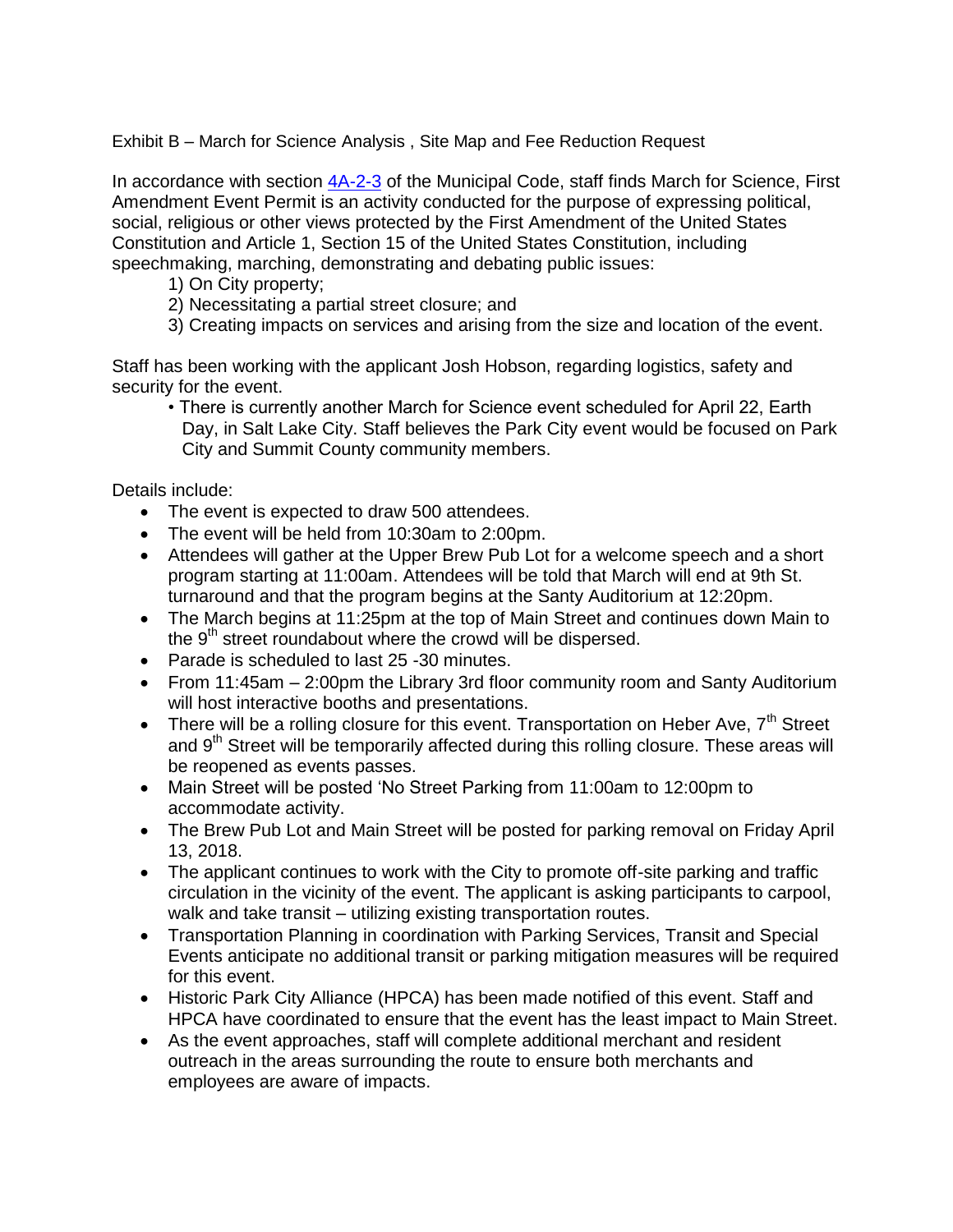# **Fee Reductions**

The timing of this event does not allow it to be included into the Fee Reduction Process, which calls for fee reduction applications for events occurring January 1  $-$  June 30<sup>th</sup> be submitted by October 1<sup>st</sup> of the previous year. The current request for fee reductions brings the total of all event fees reduced in excess of the \$ 200,000 approved by Council at the March 30<sup>th</sup> [2017 \(Page 133 of the Packet\)](http://parkcityut.iqm2.com/Citizens/FileOpen.aspx?Type=1&ID=2243&Inline=True) meeting. Title  $4A-2-7$  of the Park City Municipal Code that has been adopted by City Council allows for the following fee assessment exception for First Amendments Events:

 *EXCEPTIONS: Specified Fees do not apply to an application for a First Amendment Event permit if the Applicant demonstrates, by sufficient evidence, that the imposition of Fees would create a financial hardship on the Applicant or would have a detrimental effect on services provided to the public.*

The applicant requests a full wavier of city fees associated with the event, estimated to be **\$ 7, 361.00**, based on the attached hardship statement.

The current fee estimate is below the Council review threshold of \$25,000. A Summary of Special Event City Service Fees is listed below:

| <b>Department</b>                                                                            | Cost / * Estimate |             | <b>Notes</b>                                                                                                                           |
|----------------------------------------------------------------------------------------------|-------------------|-------------|----------------------------------------------------------------------------------------------------------------------------------------|
|                                                                                              | $*2018$           | 2017        |                                                                                                                                        |
| <b>Special Event Application</b><br>Fee Level 3                                              | \$160.00          | \$160.00    |                                                                                                                                        |
| Temporary Removal of<br>Parking on Main Street from<br>Swede Alley to 9 <sup>th</sup> Street | \$3620.00         | Not Charged | As of 2018 Parking<br>Services will be charging<br>parades \$16 per space per<br>day on Main Street - no<br>matter the duration of use |
| Removal of parking on<br>Swede Alley 20 spaces -<br>\$16 per space                           | N/A               | \$320.00    |                                                                                                                                        |
| <b>Brew Pub Parking Lot Fee</b><br>51 spaces - \$16 per space                                | \$816.00          | \$816.00    | No other long term parking<br>will need to be removed<br>with the exception of the<br>hour of Main Street Parking                      |
| <b>Santy Auditorium Rental</b><br>Fee                                                        | \$0.00            | \$0.00      | Santy policy states that<br>there is no charge for this<br>rental if the event is free<br>and open to the public.                      |
| <b>Building Permit Fee</b>                                                                   | \$365.00          | \$300.00    |                                                                                                                                        |
| <b>Police Officer Fee</b><br>8 officers @ \$75 per hour 4<br>hour each                       | \$2,400.00        | \$8,310.00  | <b>Public Safety determined</b><br>fewer officers are required<br>for the 2018 event                                                   |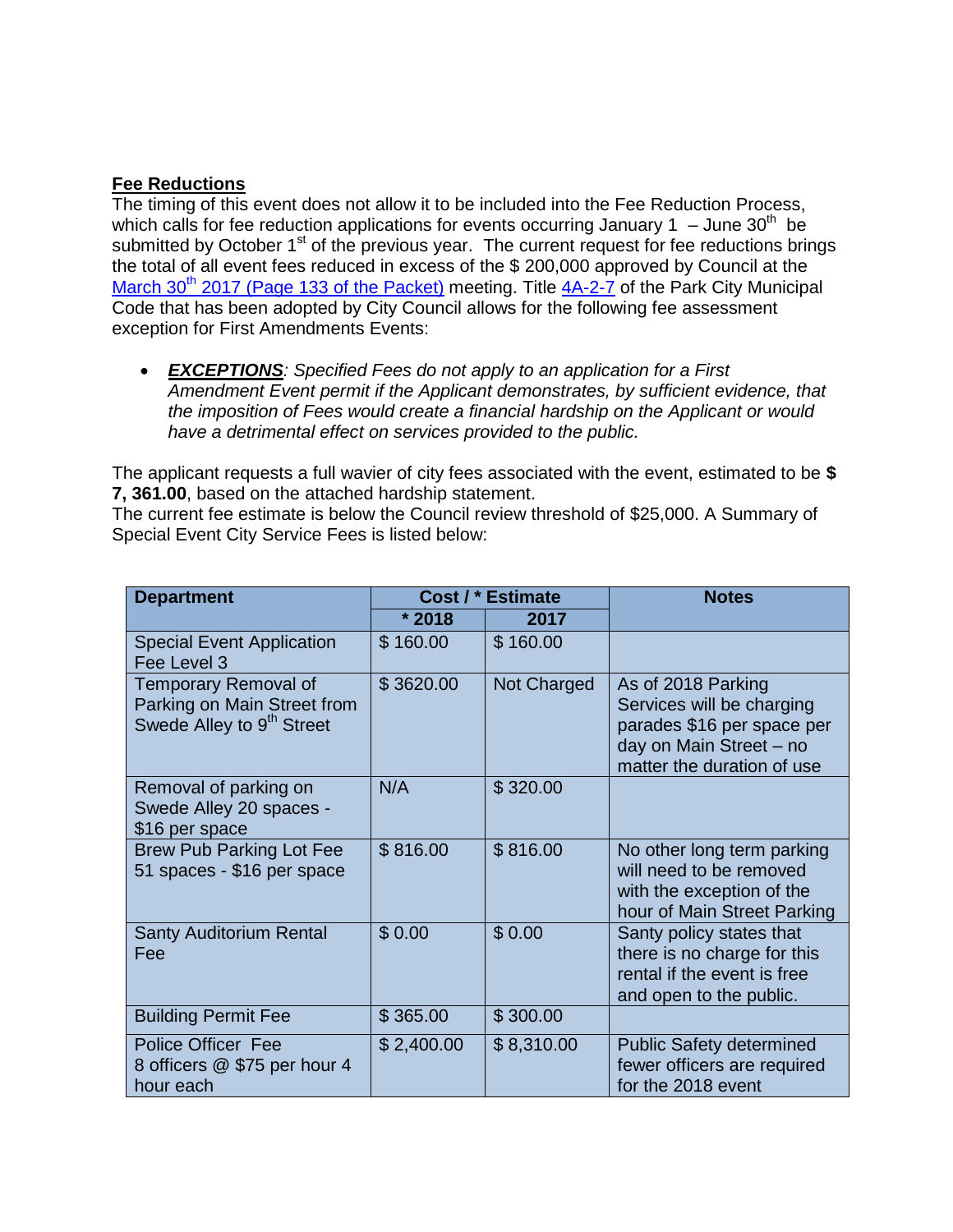# **Total City Fees**

#### $$7,361.00$ \$9,746.00

### March for Science - EVENT TIMELINE Saturday April 14, 2018

- **10:30am** Brew Pub Lot Start gathering
- **11:00am Brew Pub Lot welcome speech, HS** essay contest winner, PCMC sustainability update. Attendees will be told that March will end at 9<sup>th</sup> St. turnaround and that the program begins at the Santy Auditorium at 12:20pm.
- **11:25 am** March down Main St to 9<sup>th</sup> street. Where march ends and crowd will be dispersed.
- $\blacksquare$  11:45am-12:15 pm Library 3<sup>rd</sup> floor Community Room informative and interactive booths
- **12:20-2:00pm** Santy Auditorium 15-minute presentations from Utah scientists, + one poetic/artistic presentation

500 people are anticipated.



POLICE OFFICERS/CARS - 8 officers

**BARRICADES - Type 1** 

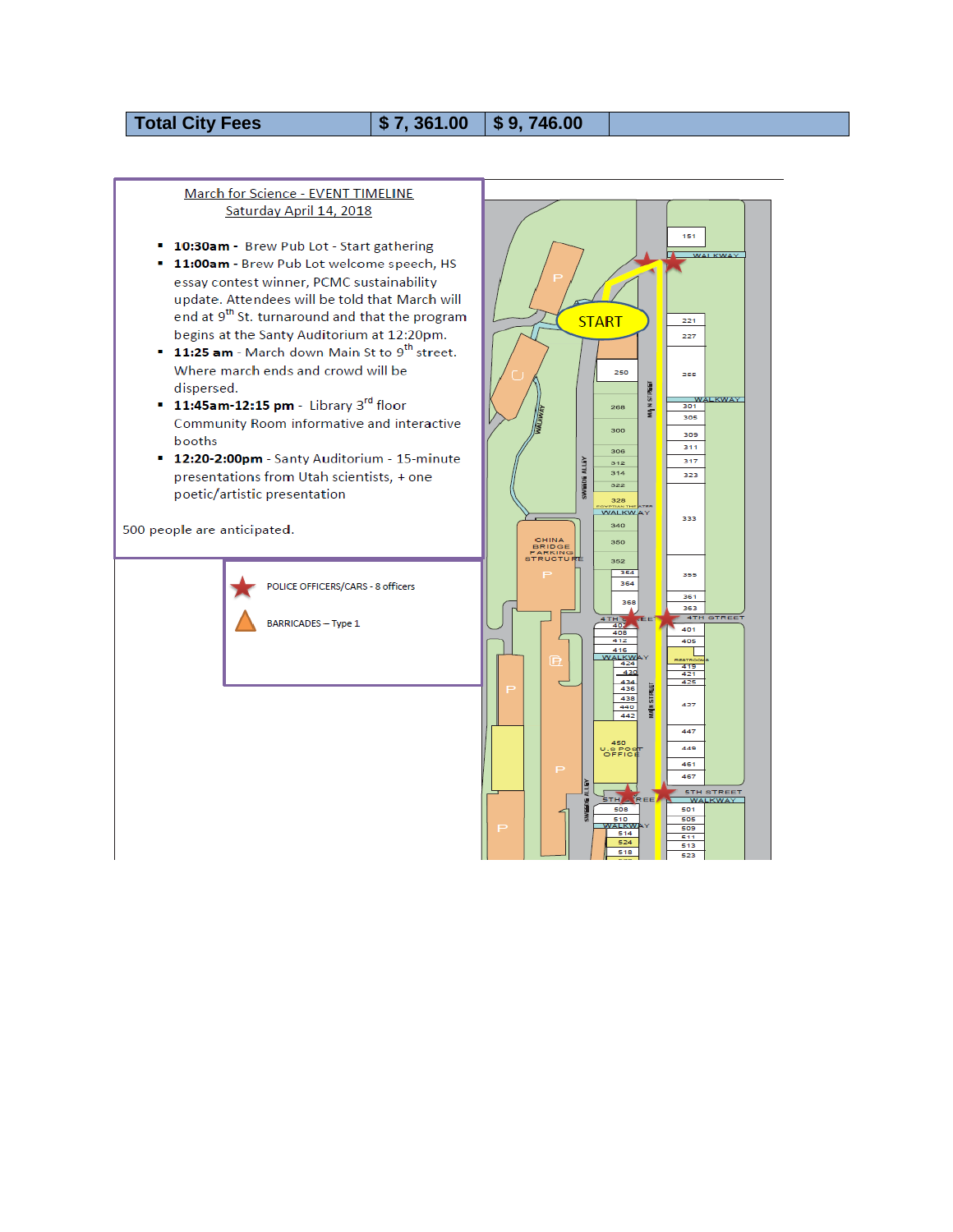